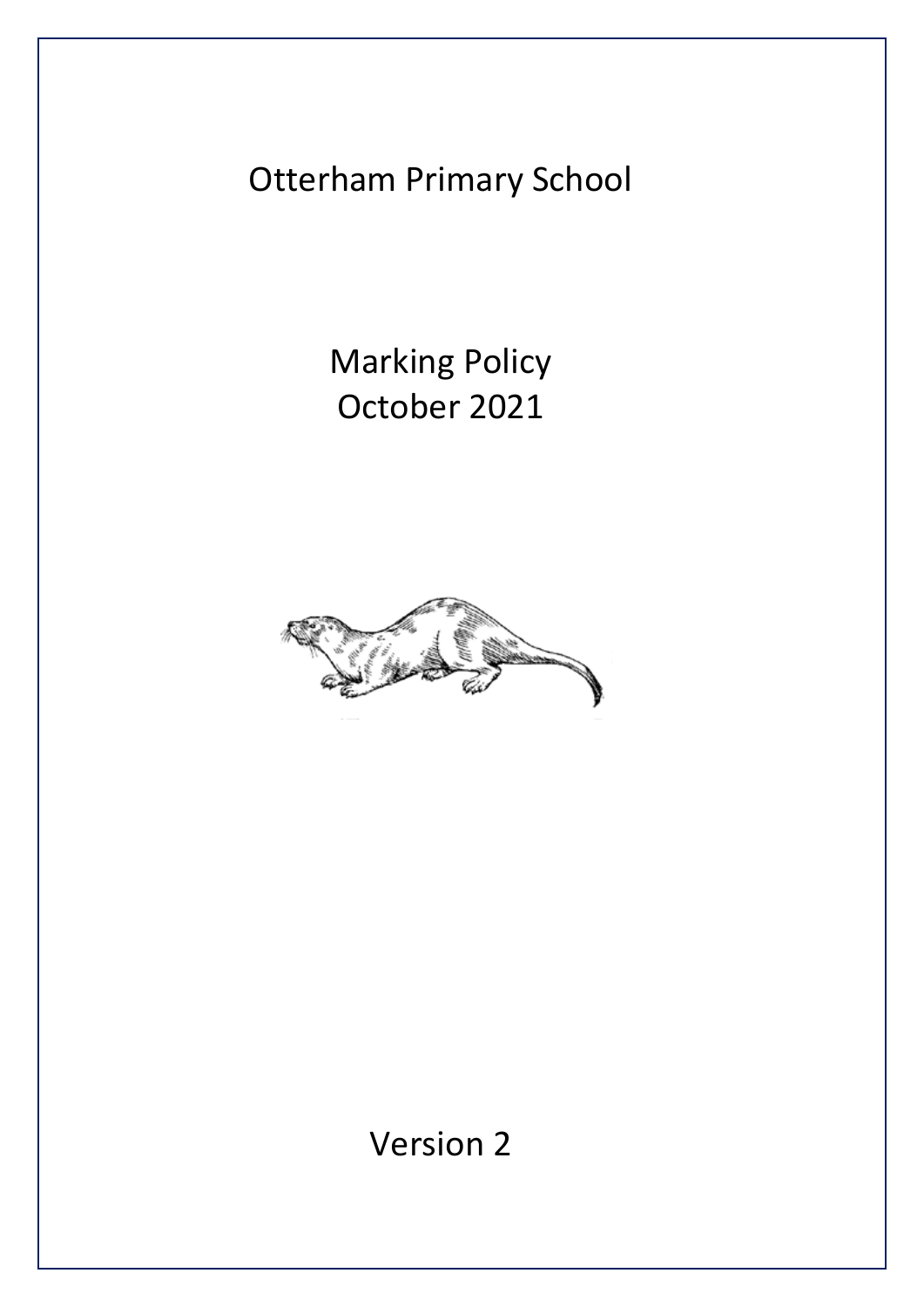## **Introduction**

At Otterham Primary School we want all children to make good or better progress and develop positive attitudes to their learning. 'Assessment for Learning' is central to children recognising and achieving their potential.

# **Assessment for Learning is concerned with both the learner and the teacher being aware of where learners are in their learning, where they need to go and how to get there.**

The following policy outlines the key issues that ensure the teachers and the children at Otterham Primary School achieve high standards and have ownership over the learning and teaching that takes place within the school.

# **Aims**

The intention is for Assessment for Learning (AfL) to occur in everyday lessons. AfL improves learning and raises standards. The way teachers mark and give feedback to pupils is central to the process.

## **The key characteristics of Assessment for Learning**

- **1. Explicit Learning Objectives eg English toolkits and marking ladders**
- **2. Success Criteria 'I can' Class 3**
- **3. Questioning**
- **4. Feedback**
- **5. Marking**
- **6. Adjusting teaching to take account of results**

## **1. Explicit Learning Objectives**

Effective learning takes place when learners understand what they are trying to achieve and why it is important – 'the bigger picture'. It is therefore important that pupils know the learning objective to the lesson as this gives a focus, enabling pupils to review their own progress and to see if they have achieved the objective.

Teacher demonstration and modelling will closely relate to the learning objective as will the subsequent activities. Together these will support and guide children to achieve the lesson intention. **The learning objectives will focus on learning not activities**

## **2. Success Criteria**

Developing success criteria to achieve the learning objective will help provide children with a framework against which they can focus their efforts, evaluate their progress and discuss issues. Success criteria can be generated by the teacher, but it has been recognised that where children together generate their own success criteria to meet a learning objective they gain more ownership over the learning with positive results. We recognise that on occasions there is no need for more than 1 or 2 success criteria and to be most effective, a limit of no more than 5. **Feedback against the criteria frees children from personal discouragement.**

## **3. Questioning**

We use questioning in a variety of ways. Our key purpose is to develop learning and extend thinking. Asking questions raises issues; from this the teacher builds up knowledge and information about the children's understanding and misconceptions. Time needs to be invested in framing key questions to use during the demonstration and modelling part of the lesson to ensure learning progresses. Key questions, including *prompting, promoting and probing* questions, are recorded in teacher's medium or short term planning. **Wait or 'thinking' time is essential** to give all children the opportunity to think and respond. This enables more children to contribute to discussion and misconceptions can be dealt with more effectively. The use of '**talk partners'** where children can rehearse and scaffold their answers will lead to greater responses from the children and therefore provide much more information for the teacher about the extent to which children have understood the new learning.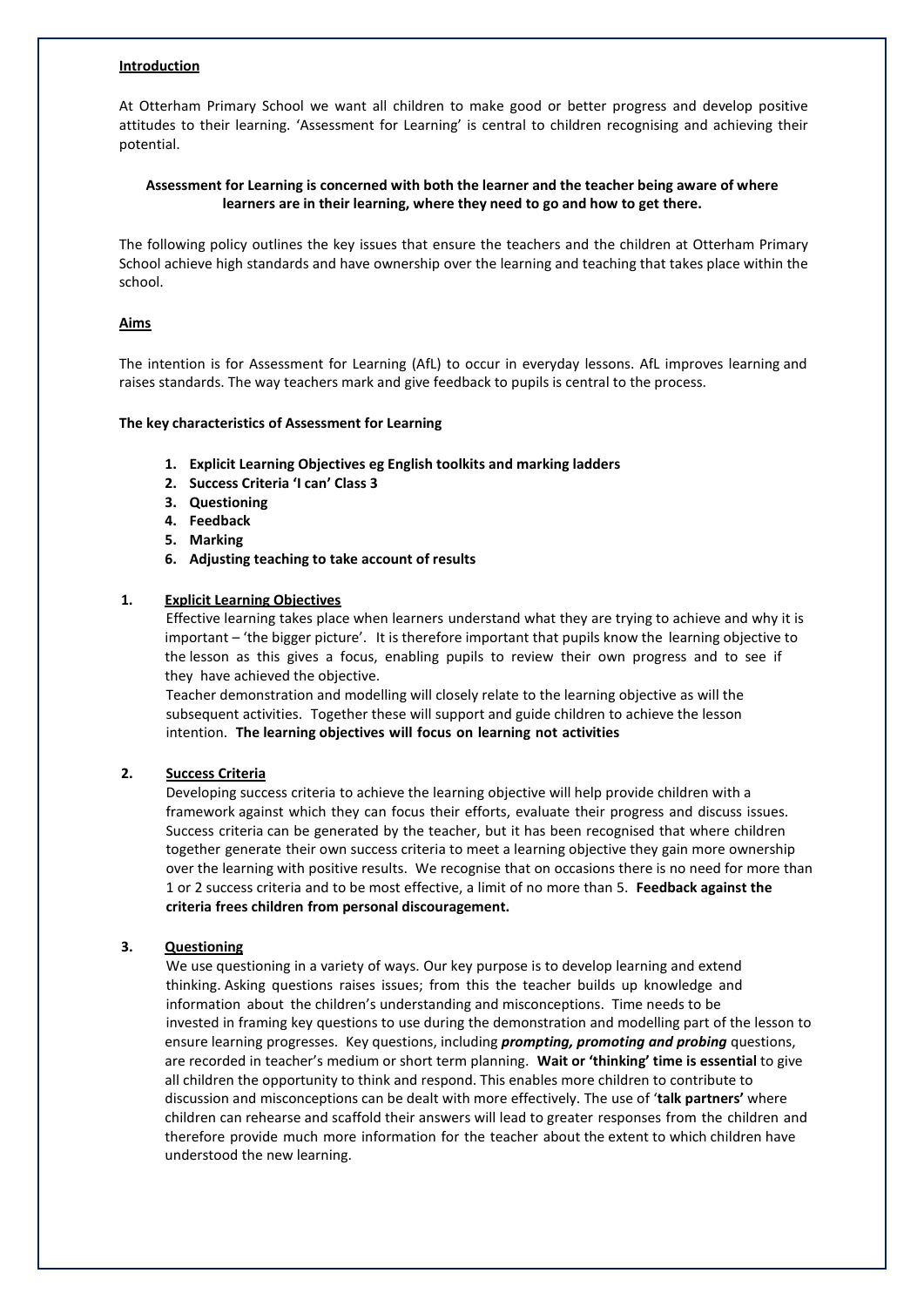## **4. Feedback**

The purpose of AfL is to provide feedback in such a way that learning will improve as a result. Teachers need to identify the next steps to learning as well as responding appropriately to the mistakes that they make. Teacher's feedback will provide pupils with the information they need to achieve the next step and make better progress. Feedback will always be constructive and sensitive because **any assessment has an emotional impact**.

Feedback that comments on the work rather than the child are more constructive for both learning and motivation. The following are a number of ways feedback can be given:

### **Oral**

- Most regular and interactive form of feedback.
- Focus on being constructive and informative to help pupils take the next steps in their learning
- Can be direct (targeted at pupils/individuals) or indirect (whole class can listen and reflect on what is said)
- Whole class or group marking of one piece of work can be useful as the teacher invites children's contributions so that the piece is marked through a process of discussion, analysis and modelling
- Opportunity to model the language pupils can use when responding or giving feedback to others
- Developmental feedback- recognise pupils' efforts and achievements and offer specific details of way forward.
- Emphasise the learner's progress and achievement rather than failure.

### **Self assessment**

We will encourage pupils where possible to self assess their work. Either a tool kit or a smiley face are used to assess.

#### **Peer assessment**

Children can mark their own work against success criteria and on occasions can be involved in shared marking. This is not meant to replace teacher marking and feedback but is important for encouraging children to become more independent and responsible for their own learning. Time needs to be built into the lesson for this to be possible.

## **5. Marking**

We aim to ensure that all children have their work marked in such a way that it will lead to improved learning, develop self-confidence, raise self-esteem and provide opportunities for assessment – including self-assessment. Marking will encourage learners to be aware of how and what they are learning. The emphasis in marking will be on a child's achievement and what the next steps need to be in order for the child to further improve. These improvements will link to targets set for individuals, groups or the whole class. Marking will encourage the learners to be equally aware of '**how**' and '**what'** they are learning.

#### **Key principles and guidance for marking:**

- Establish ground rules on presentation and setting out and display these. Comments should be made if not followed.
- Marking is only of value if comments are read and responded to.
- All work marked by a member of staff should be in green when identifying positive

aspects and in pink when highlighting areas to work on.

- Work marked by someone other than the class teacher should be initialled.
- Work marked and edited by the children should be their 'purple polishing pen'. Pupils should be encouraged and trained to mark their own and other's work where they highlight success and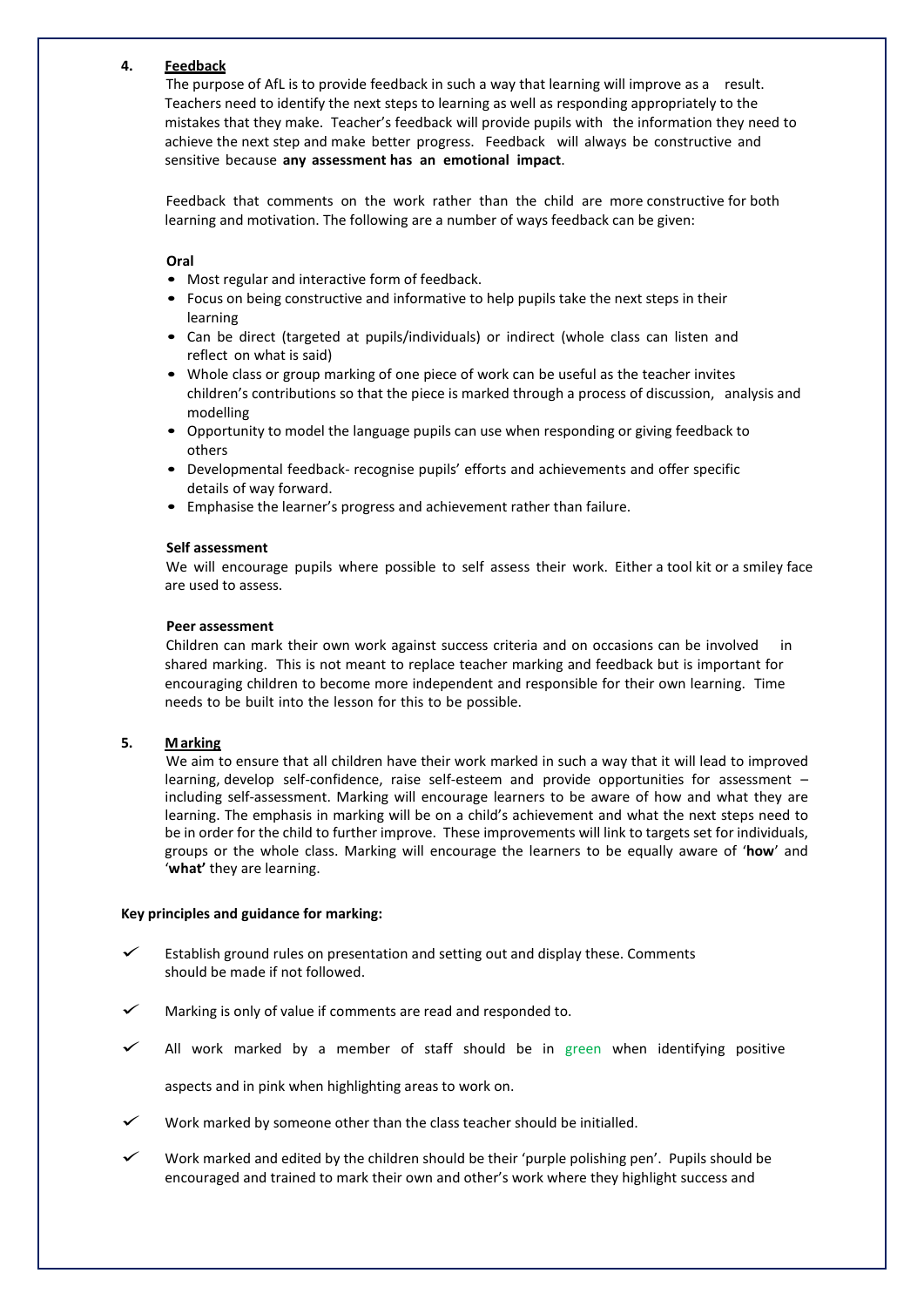improvement.

- In depth marking will be completed at least weekly in maths and in literacy. Marking must be manageable and not all pieces can be quality marked. In Class 3 mark with children and use 'I can' statements. Regular and frequent written feedback will be given to children in an appropriate way for their age and ability. Any work that is distance marked should be written in child friendly language. Comments should model the handwriting policy.
- All marking will be positive, informative and constructive and comments must relate to the LO and the SC. Only give feedback on what children were asked to pay attention to.
- Maths and other closed tasks should be marked with a tick or a . put next to incorrect answers. Children should be encouraged to leave incorrect answers and not rub them out.
- Marking in English should include a tick where the child has written best aspects against LO and in Next steps indicate an area where some improvement needs to be made. Information needs to be given as to how the child can close the gap.
- Spelling corrections should be limited to the words the child should know and a maximum of 3 spelling mistakes marked with sp. The child will then correct or write the word 3 times. Some other words may be correctly spelt in margin. Edited with purple pen?
- Punctuation marks relevant to the child's National Curriculum levels will be marked. Punctuation mistakes will be inserted where omitted and circled where wrong.
- Time should be given to pupils to correct, redraft, edit, add and respond.
- Children should evaluate their work using the tool kits or faces.
- Marking will inform teachers' judgements on how <sup>a</sup> child is progressing in relation to the whole class, National Curriculum levels of attainment and the child's individual ability and will be used to inform teachers' records and reports to parents.
- **6. Adjusting teaching to take account of results** Pupil feedback and marking will be used to inform future planning. Annotations on plans will be used to record assessments made.

### **7. Response to marking** All pupils to be taught to respond to marking.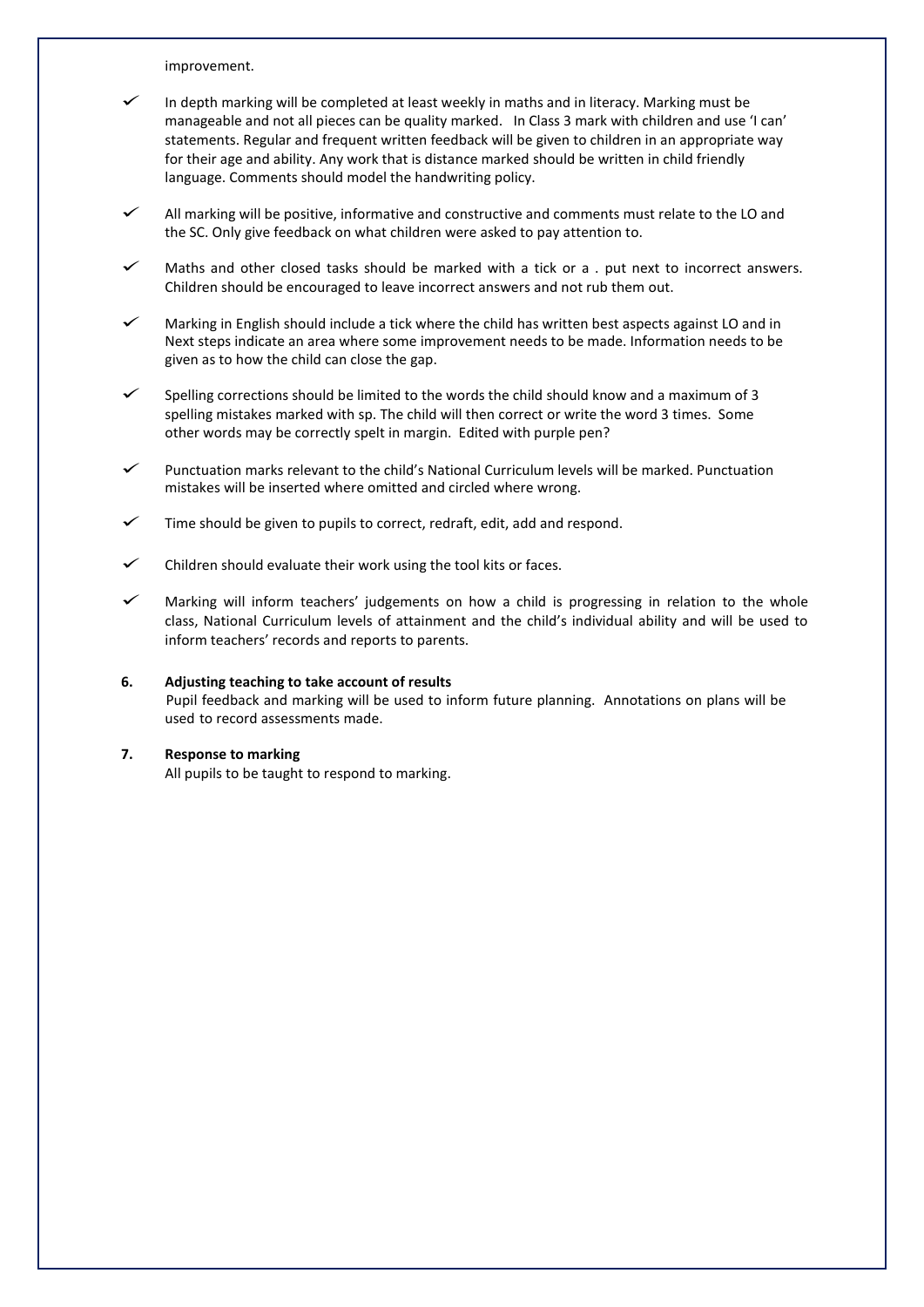# **Class 3**

# **EYFS / YR1**

**Using I can statement with a circle. Kids colour green if they think they have achieved or pink if they need more practice.**

### **English**

We are using a green tick for achieving and pink dot if not.

### **Marking**

Staff will mark towards appropriate success criteria

- $\checkmark$  part / some of success criteria met<br> $\checkmark\checkmark$  success criteria met
- success criteria met
- **HG/CT** Class Teacher aided help given
- **I** Independent
- **TA** TA to initial
- **VF** Verbal feedback given
- **W** Used a whiteboard
- **NS** Next steps

Success criteria may be highlighted to show next steps (NS) or a specific comment made.

## **CLASS 1 & 2**

# **English**

- **Sp** Spelling mistake
- **a** Capital letter or full stop needed
- CL FS Highlight LO Green + pink
- // New paragraph

## **Maths**

- Correct
- Mistakes

# **ALL**

- **NS** Next steps will be in pink don't use a symbol?
- Positive comment made alongside "green"
- S Supported
- I Independent